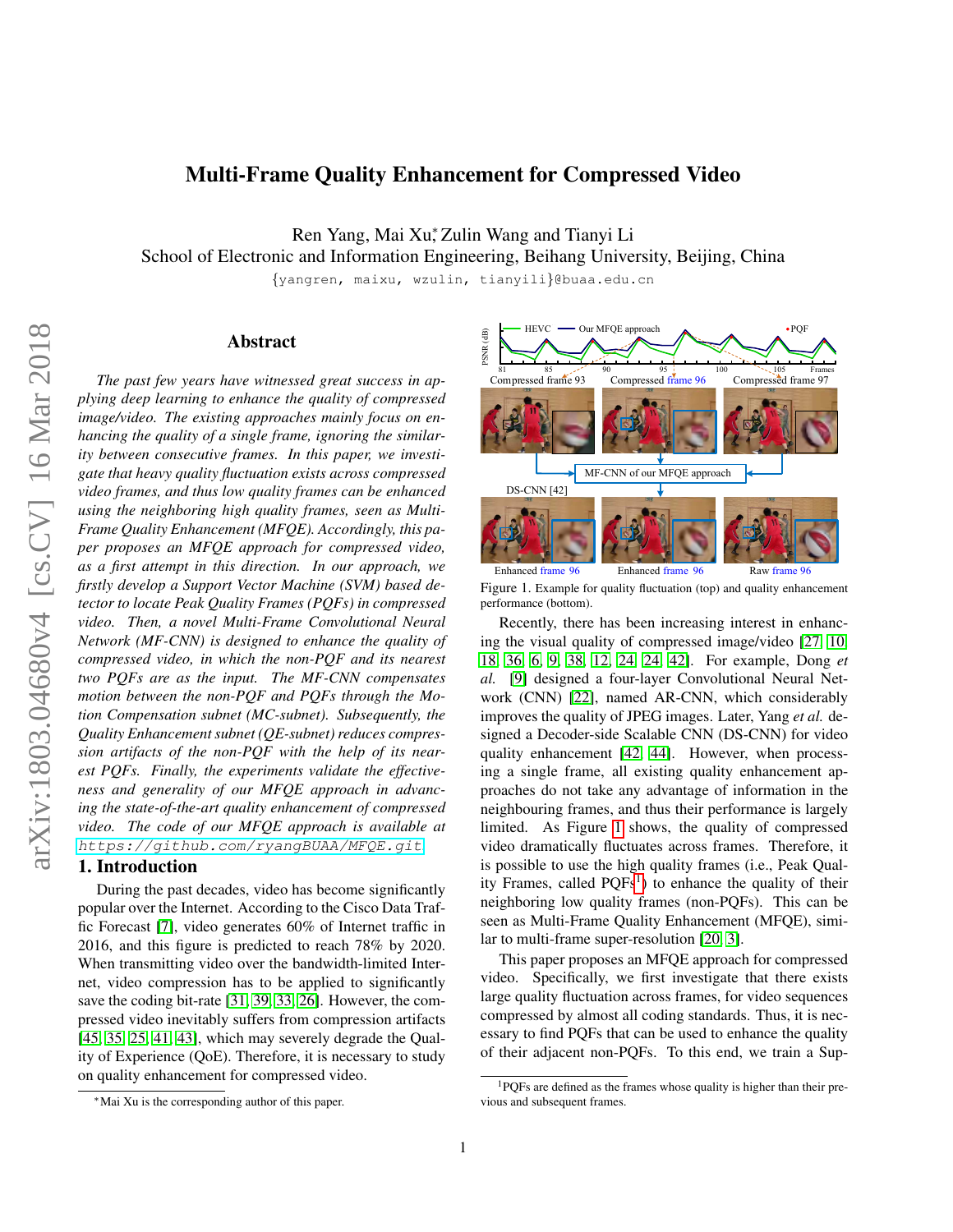port Vector Machine (SVM) as a no-reference method to detect PQFs. Then, a novel Multi-Frame CNN (MF-CNN) architecture is proposed for quality enhancement, in which both the current frame and its adjacent PQFs are as the inputs. Our MF-CNN includes two components, i.e., Motion Compensation subnet (MC-subnet) and Quality Enhancement subnet (QE-subnet). The MC-subnet is developed to compensate the motion between the current non-PQF and its adjacent PQFs. The QE-subnet, with a spatio-temporal architecture, is designed to extract and merge the features of the current non-PQF and the compensated PQFs. Finally, the quality of the current non-PQF can be enhanced by QEsubnet that takes advantage of the high quality content in the adjacent PQFs. For example, as shown in Figure [1,](#page-0-0) the current non-PQF (frame 96) and the nearest PQFs (frames 93 and 97) are fed in to the MF-CNN of our MFQE approach. As a result, the low quality content (basketball) of the non-PQF (frame 96) can be enhanced upon the same content but with high quality in the neighboring PQFs (frames 93 and 97). Moreover, Figure [1](#page-0-0) shows that our MFQE approach also mitigates the quality fluctuation, because of the considerable quality improvement of non-PQFs.

The main contributions of this paper are: (1) We analyze the frame-level quality fluctuation of video sequences compressed by various video coding standards. (2) We propose a novel CNN-based MFQE approach, which can reduce the compression artifacts of non-PQFs by making use of the neighboring PQFs.

## 2. Related works

Quality enhancement. Recently, extensive works [\[27,](#page-8-3) [10,](#page-8-4) [36,](#page-9-7) [18,](#page-8-5) [19,](#page-8-13) [6,](#page-8-6) [9,](#page-8-7) [12,](#page-8-8) [38,](#page-9-8) [24,](#page-8-9) [4\]](#page-8-14) have focused on enhancing the visual quality of compressed image. Specifically, Foi *et al.* [\[10\]](#page-8-4) applied pointwise Shape-Adaptive DCT (SA-DCT) to reduce the blocking and ringing effects caused by JPEG compression. Later, Jancsary *et al.* [\[18\]](#page-8-5) proposed reducing JPEG image blocking effects by adopting Regression Tree Fields (RTF). Moreover, sparse coding was utilized to remove the JPEG artifacts, such as [\[19\]](#page-8-13) and [\[6\]](#page-8-6). Recently, deep learning has also been successfully applied to improve the visual quality of compressed image. Particularly, Dong *et al.* [\[9\]](#page-8-7) proposed a four-layer AR-CNN to reduce the JPEG artifacts of images. Afterwards,  $\mathbf{D}^3$  [\[38\]](#page-9-8) and Deep Dual-domain Convolutional Network (DDCN) [\[12\]](#page-8-8) were proposed as advanced deep networks for the quality enhancement of JPEG image, utilizing the prior knowledge of JPEG compression. Later, DnCNN was proposed in [\[46\]](#page-9-11) for several tasks of image restoration, including quality enhancement. Most recently, Li *et al.* [\[24\]](#page-8-9) proposed a 20layer CNN, achieving the state-of-the-art quality enhancement performance for compressed image.

For the quality enhancement of compressed video, the Variable-filter-size Residue-learning CNN (VRCNN) [\[8\]](#page-8-15) was proposed to replace the inloop filters for HEVC intracoding. However, the CNN in [\[8\]](#page-8-15) was designed as a component of the video encoder, so that it is not practical for already compressed video. Most recently, a Deep CNNbased Auto Decoder (DCAD), which contains 10 CNN layers, was proposed in [\[37\]](#page-9-12) to reduce the distortion of compressed video. Moreover, Yang *et al.* [\[42\]](#page-9-9) proposed the DS-CNN approach for video quality enhancement. In [\[42\]](#page-9-9), DS-CNN-I and DS-CNN-B, as two subnetworks of DS-CNN, are used to reduce the artifacts of intra- and intercoding, respectively. More importantly, the video encoder does not need to be modified when applying the DCAD [\[37\]](#page-9-12) and DS-CNN [\[42\]](#page-9-9) approaches. Nevertheless, all above approaches can be seen as single-frame quality enhancement approaches, as they do not use any advantageous information available in the neighboring frames. Consequently, the video quality enhancement performance is severely limited.

Multi-frame super-resolution. To our best knowledge, there exists no MFQE work for compressed video. The closest area is multi-frame video super-resolution. In the early years, Brandi *et al.* [\[2\]](#page-8-16) and Song *et al.* [\[32\]](#page-9-13) proposed to enlarge video resolution by taking advantage of high resolution key-frames. Recently, many multi-frame super-resolution approaches have employed deep neural networks. For example, Huang *et al.* [\[17\]](#page-8-17) developed a Bidirectional Recurrent Convolutional Network (BRCN), which improves the super-resolution performance over traditional single-frame approaches. In 2016, Kappeler *et al.* proposed a Video Super-Resolution network (VSRnet) [\[20\]](#page-8-11), in which the neighboring frames are warped according to the estimated motion, and both the current and warped neighboring frames are fed into a super-resolution CNN to enlarge the resolution of the current frame. Later, Li *et al.* [\[23\]](#page-8-18) proposed replacing VSRnet by a deeper network with residual learning strategy. Besides, other deep learning approaches of video super-resolution were proposed in [\[28,](#page-8-19) [3\]](#page-8-12).

The aforementioned multi-frame super-resolution approaches are motivated by the fact that different observations of the same objects or scenes are probably available across frames of a video. As a result, the neighboring frames may contain the content missed when downsampling the current frame. Similarly, for compressed video, the low quality frames can be enhanced by taking advantage of their adjacent higher quality frames, because heavy quality fluctuation exists across compressed frames. Consequently, the quality of compressed video may be effectively improved by leveraging the multi-frame information. To the best of our knowledge, our MFQE approach proposed in this paper is the first attempt in this direction.

#### <span id="page-1-0"></span>3. Quality fluctuation of compressed video

In this section, we analyze the quality fluctuation of compressed video alongside the frames. First, we establish a database including 70 uncompressed video sequences, selected from the datasets of Xiph.org [\[40\]](#page-9-14) and JCT-VC [\[1\]](#page-8-20).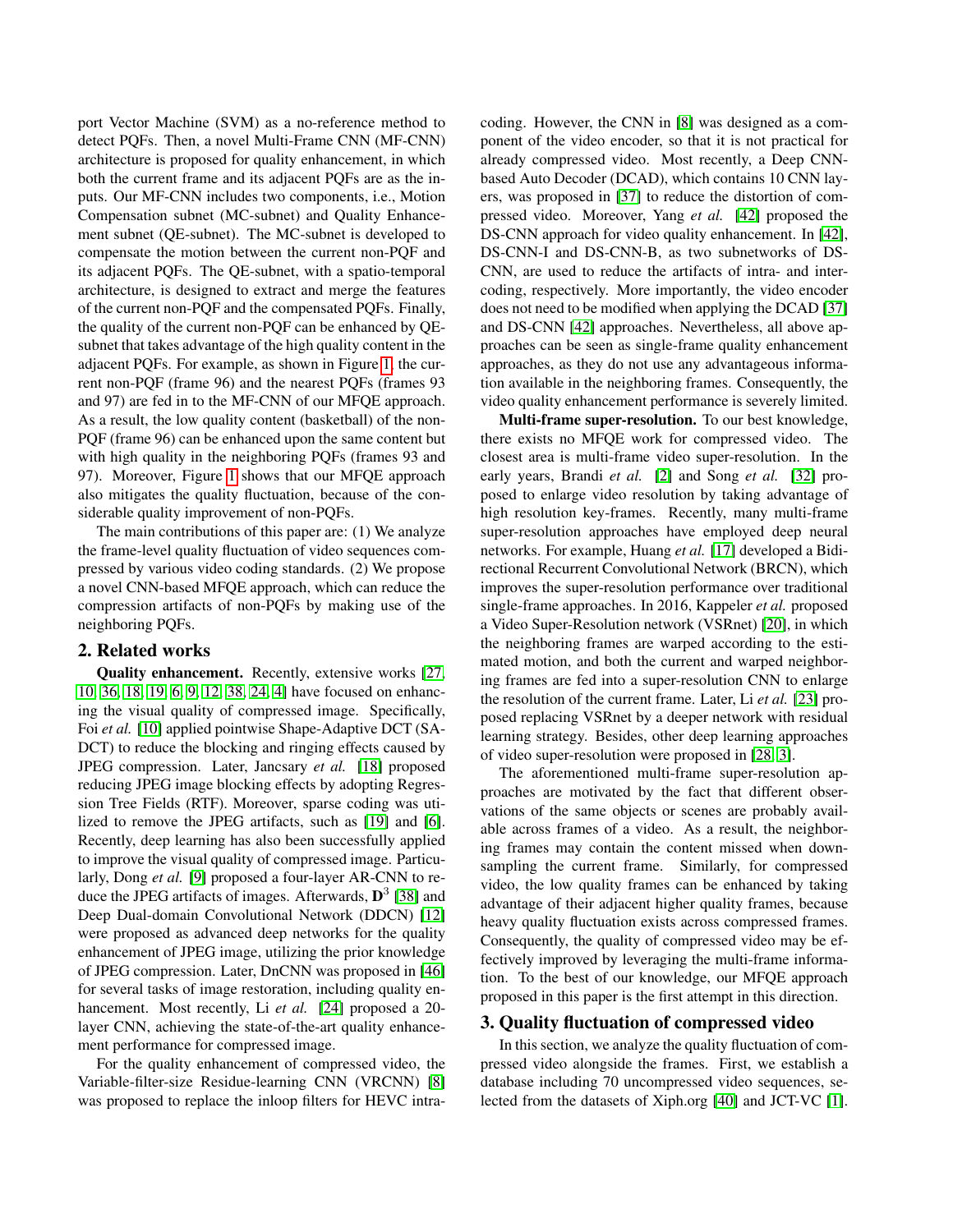

<span id="page-2-0"></span>Figure 2. PSNR curves of compressed video for various compression standards. Figure 2. PSNR curves of compressed video for various compression standards.

We compress these sequences using various video coding standards, including MPEG-1 [\[11\]](#page-8-21), MPEG-2 [\[30\]](#page-8-22), MPEG-4 [\[31\]](#page-9-0), H.264/AVC [\[39\]](#page-9-1) and HEVC [\[33\]](#page-9-2). The quality of each compressed frame is evaluated in terms of Peak Signal-to-Noise Ratio (PSNR).

Figure [2](#page-2-0) shows the PSNR curves of 8 video sequences, Noise Ratio (PSNR) the TENR can be Sequences, which are compressed by different standards. It can be seen  $F$  shows the PSNR curves of  $S<sub>1</sub>$  shows the SNR curves of 8 video sequences, the compression quality obviously fluctuates along with that the compression quanty covidarly interacted atoms with the frames. We further measure the STandard Deviation (STD) of frame-level quality for each compressed video. As shown in Table [1,](#page-2-1) the STD values of all five standards are above 1.00 dB, which are averaged over the 70 compressed sequences. The maximal STD among the 70 sequences reaches 3.97 dB, 4.00 dB, 3.84 dB, 5.67 dB and 3.34 dB for MPEG-1, MPEG-2, MPEG-4, H.264 and HEVC, respectively. This reflects the remarkable fluctuation of framelevel quality after video compression.

Moreover, Figure [3](#page-3-0) shows an example of the frame-level Moreover, Figure 3 shows an example of the Hame-level<br>PSNR and subjective quality for one sequence, compressed Figure 3 shows and subjective quality for one sequence, compressed<br>by the latest HEVC standard. It can be observed from Fig-by the ratest TEVC standard. It can be observed from Figure [3](#page-3-0) that there exists frequently alternate PQFs and Valley Quality Frames (VQFs). Here, PQF is defined as the frame whose quality is higher than its previous and subsequent frames. In contrast, VQF indicates the frame with lower quality than its previous and subsequent frames. As shown quanty than its previous and subsequent riames. This shown<br>in this figure, the PSNR of non-PQFs (frames 58-60), espem and its right; the FBAC of hone  $\Gamma$   $\&$  s (frames 50  $\frac{30}{100}$ , sepectially the VQF (frame 60), is obviously lower than that of the nearest PQFs (frames 57 and 61). Moreover, non-PQFs (frames 58-60) also have much lower subjective quality than  $(5.60)$  also have much lower subjective quality than the nearest PQFs (frames 57 and 61), e.g., in the region of number "87". Additionally, the content of frames  $57-61$  is the nearest POFs. Frames 1, the content of numes 57 or 15 very similar. Hence, the visual quality of non-PQFs can be improved by using the content in the nearest PQFs.

To further analyze the peaks and valleys of frame-level if is using the content in the nearest position in the nearest PQFs. quality, we measure the Peak-Valley Difference (PVD) and  $R_{\text{max}}$ reak-Separation (PS) for the PSPK curves of each com-pressed video sequence. As seen in Figure [3-](#page-3-0)(a), PVD is denoted as the PSNR difference between the PQF and its  $\frac{1}{2}$ heatest vQr, and 13 marcacs the humber of frames between two PQFs. The averaged PVD and PS values of the Peak Separation (PS) for the PSNR curves of each comnearest VQF, and PS indicates the number of frames be-

<span id="page-2-1"></span>

| Table 1. Averaged STD, PVD and PS values among our database. |          |        |        |        |             |  |  |
|--------------------------------------------------------------|----------|--------|--------|--------|-------------|--|--|
|                                                              | $MPEG-1$ | MPEG-2 | MPEG-4 | H 264  | <b>HEVC</b> |  |  |
| STD(dB)                                                      | 1.8336   | 1.8347 | 1.7823 | 1.6370 | 1.0566      |  |  |
| $PVD$ (dB)                                                   | 1.1072   | 1.1041 | 1.0420 | 0.5275 | 1.5089      |  |  |
| PS (frame)                                                   | 5.3438   | 5.3630 | 5.3819 | 1.6365 | 2.6600      |  |  |

70 compressed video sequences are shown in Table [1](#page-2-1) for Fo compressed video sequences are shown in rative 1 for each video soung standard. It can be seen that the averaged PVD values are higher than 1.00 dB in most cases, aged PVD values are ingited that the averaged I model, and the latest HEVC standard has the highest value of 1.50 dB. This verifies the large quality difference between PQFs and VQFs. Additionally, the PS values are approximately or less than 5 frames for each coding standard. In particular, the PS values are less than 3 frames for the H.264 and HEVC standards. Such a short distance between two PQFs indicates that the content of frames between the adjacent PQFs may be highly similar. Therefore, the PQFs probably contain some useful content which is distorted in their neighboring non-PQFs. Motivated by this, our MFQE approach is proposed to enhance the quality of non-PQFs. through the advantageous information of the nearest PQFs. hance the quality of non-PQFs through the advantageous through the advantageous structure  $\mathcal{L}_{\mathcal{A}}$ 

# **4. The proposed MF-CNN approach** 4. The proposed MF-CNN approach

## **4.1. Framework** 4.1. Framework

Figure [4](#page-4-0) shows the framework of our MFQE approach. In the MFQE approach, we first detect the PQFs that are used for quality enhancement of other non-PQFs. In practi-used for quality enhancement of other non-PQFs. In practical application, the raw sequences are not available in video cal application, the raw sequences are not available in video quality enhancement, and thus the PQFs and non-PQFs can-quality enhancement, and thus the PQFs and non-PQFs cannot be distinguished through comparison with the raw sequences. Therefore, we develop a no-reference PQF detec-tor in our MFQE approach, which is detailed in Section [4.2.](#page-3-1)

The quality of detected PQFs can be enhanced by DS- $CNN$  [\[42\]](#page-9-9), which is a single-frame approach for video quality enhancement. It is because the adjacent frames of a PQF ity enhancement. It is because the adjacent frames of a PQF are with lower quality and cannot benefit the quality enhancement of this PQF. Here, we modify the DS-CNN via replacing the Rectified Linear Units (ReLU) by Parametric replacing the Rectified Linear Units (ReLU) by Parametric RELU (FRELU) to avoid zero gradients  $[14]$ , and we also apply residual learning  $[13]$  to improve the quality enhanceare with lower quality and cannot benefit the quality en-ReLU (PReLU) to avoid zero gradients [\[14\]](#page-8-23), and we also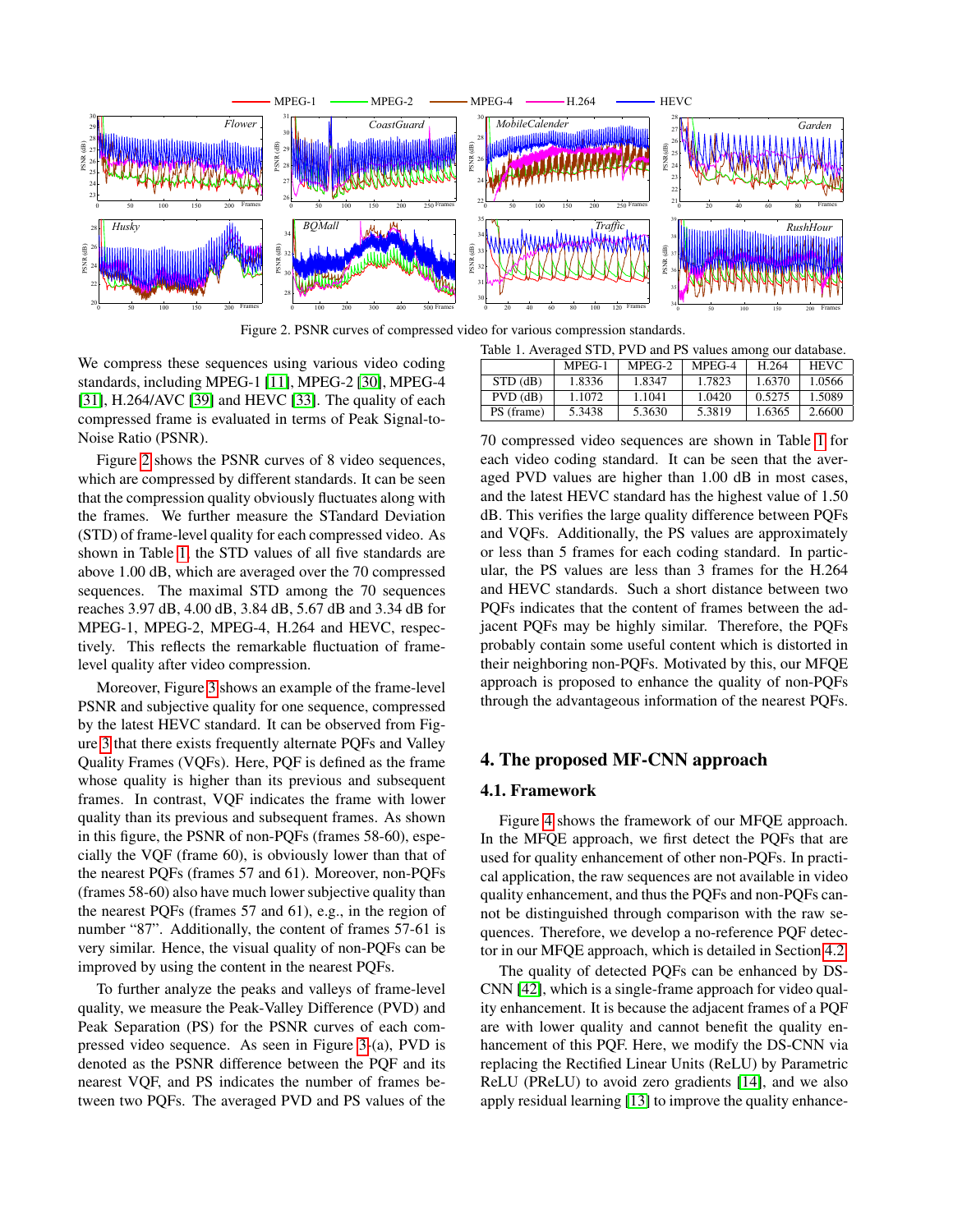

<span id="page-3-0"></span>Figure 3. Example of the frame-level PSNR and subjective quality for the HEVC compressed video sequence *Football*.

ment performance.

For non-PQFs, the MF-CNN is proposed to enhance the quality that takes advantage of the nearest PQFs (i.e., both previous and subsequent PQFs). The MF-CNN architecture is composed of the MC-subnet and the QE-subnet. The MC-subnet is developed to compensate the temporal motion across the neighboring frames. To be specific, the MCsubnet firstly predicts the temporal motion between the current non-PQF and its nearest PQFs. Then, the two nearest PQFs are warped with the spatial transformer according to the estimated motion. As such, the temporal motion between the non-PQF and PQFs can be compensated. The MC-subnet is to be introduced in Section [4.3.](#page-3-2)

Finally, the QE-subnet, which has a spatio-temporal architecture, is proposed for quality enhancement, as introduced in Section [4.4.](#page-5-0) In the QE-subnet, both the current non-PQF and the compensated PQFs are as the inputs, and then the quality of the current non-PQF can be enhanced under the help of the adjacent compensated PQFs. Note that, in the proposed MF-CNN, the MC-subnet and QE-subnet are trained jointly in an end-to-end manner.

### <span id="page-3-1"></span>4.2. SVM-based PQF detector

In our MFQE approach, an SVM classifier is trained to achieve no-reference PQF detection. Recall that PQF is the frame with higher quality than the adjacent frames. Thus both the features of the current and four neighboring frames are used to detect PQFs. In our approach, the PQF detector follows the no-reference quality assessment method [\[29\]](#page-8-25) to extract 36 spatial features from the current frame, each of which is one-dimensional. Beyond, such kinds of spatial features are also extracted from two previous frames and two incoming frames. Consequently, 180 one-dimensional features are obtained to predict whether a frame is a PQF or non-PQF, based on the SVM classifier.

In our SVM classifier,  $l_n \in \{0,1\}$  denotes the output class label indicating whether the  $n$ -th frame is a PQF (positive sample with  $l_n = 1$ ) or non-PQF (negative sample with  $l_n = 0$ ). We use the LIBSVM library [\[5\]](#page-8-26) to train the SVM classifier, in which the probability of  $l_n = 1$  can be obtained

for each frame and denoted as  $p_n$ . In our SVM classifier, the Radial Basis Function (RBF) is used as the kernel.

Finally,  $\{l_n, p_n\}_{n=1}^N$  can be obtained from the SVM classifier, in which  $N$  is the total number of frames in the video sequence. In our PQF detector, we further refine the results of the SVM classifier according to the prior knowledge of PQF. Specifically, the following two strategies are developed to refine the labels  $\{l_n\}_{n=1}^N$  of the PQF detector.

(1) According to the definition of PQF, it is impossible that the PQFs consecutively appear. Hence, if the following case exists

$$
\{l_{n+i}\}_{i=0}^j = 1 \quad \text{and} \quad l_{n-1} = l_{n+j+1} = 0, \ j \ge 1, \qquad (1)
$$

we set

$$
l_{n+i} = 0, \text{where } i \neq \underset{0 \leq k \leq j}{\text{arg max}}(p_{n+k}) \tag{2}
$$

in our PQF detector.

(2) According to the analysis of Section [3,](#page-1-0) PQFs frequently appear within a limited separation. For example, the average value of PS is 2.66 frames for HEVC compressed sequences. Here, we assume that  $D$  is the maximal separation between two PQFs. Given this assumption, if the results of  $\{l_n\}_{n=1}^N$  yields more than D consecutive zeros (non-PQFs):

<span id="page-3-3"></span>
$$
\{l_{n+i}\}_{i=0}^d = 0 \quad \text{and} \quad l_{n-1} = l_{n+d+1} = 1, \ d > D, \tag{3}
$$

one of frames need to be selected as PQF, and thus we set

$$
l_{n+i} = 1, \text{where } i = \underset{0 < k < d}{\arg \max}(p_{n+k}). \tag{4}
$$

After refining  $\{l_n\}_{n=1}^N$  as discussed above, our PQF detector can locate PQFs and non-PQFs in the compressed video.

#### <span id="page-3-2"></span>4.3. MC-subnet

After PQFs are detected, the quality of non-PQFs can be enhanced by taking advantage of the neighboring PQFs. However, the temporal motion exists between non-PQFs and PQFs. Hence, we develop the MC-subnet to compensate the temporal motion across frames. In the following,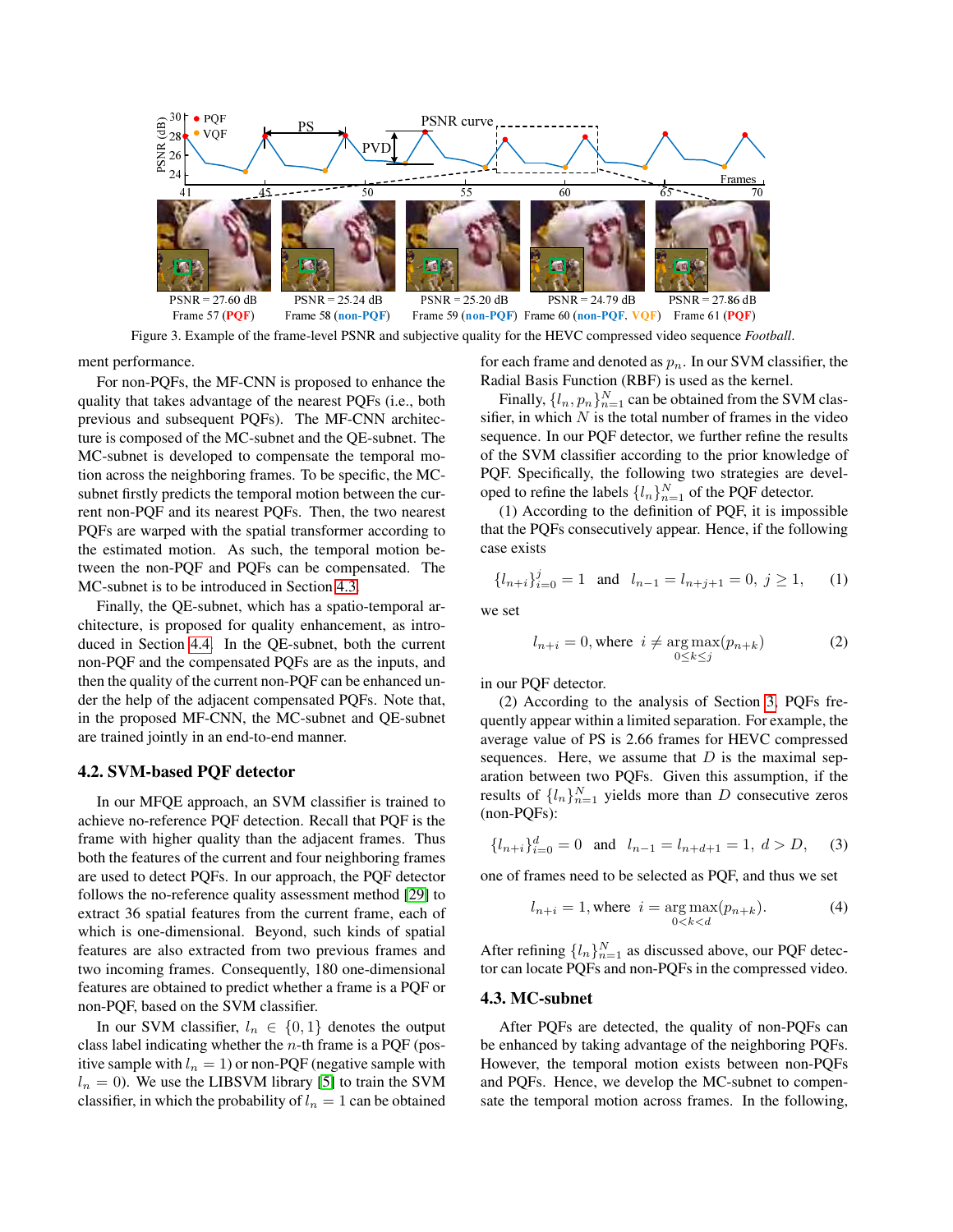

<span id="page-4-0"></span>Figure 4. Framework of the proposed MFQE approach.



<span id="page-4-2"></span><span id="page-4-1"></span>Figure 5. Architecture of our MC-subnet.

Table 2. Convolutional layers for pixel-wise motion estimation.

| Lavers        | Conv <sub>1</sub> | Conv <sub>2</sub> | Conv <sub>3</sub> | Conv <sub>4</sub> | Conv $\overline{5}$ |
|---------------|-------------------|-------------------|-------------------|-------------------|---------------------|
| Filter size   | $3 \times 3$      | $3 \times 3$      | $3 \times 3$      | $3 \times 3$      | $3 \times 3$        |
| Filter number | 24                |                   | 24                | 24                |                     |
| Stride        |                   |                   |                   |                   |                     |
| Function      | PReLU             | <b>PReLU</b>      | <b>PReLU</b>      | PReLU             | Tanh                |

the architecture and training strategy of our MC-subnet are introduced in detail.

Architecture. In [\[3\]](#page-8-12), Caballero *et al.* proposed the Spatial Transformer Motion Compensation (STMC) method for multi-frame super-resolution. As shown in Figure [5,](#page-4-1) the STMC method adopts the convolutional layers to estimate the  $\times$ 4 and  $\times$ 2 down-scaling Motion Vector (MV) maps, denoted as  $M^{\times 4}$  and  $M^{\times 2}$ . In  $M^{\times 4}$  and  $M^{\times 2}$ , the downscaling is achieved by adopting some convolutional layers with the stride of 2. For details of these convolutional layers, refer to [\[3\]](#page-8-12).

The down-scaling motion estimation is effective to handle large scale motion. However, because of down-scaling, the accuracy of MV estimation is reduced. Therefore, in addition to STMC, we further develop some additional convolutional layers for pixel-wise motion estimation in our MCsubnet, which does not contain any down-scaling process. The convolutional layers of pixel-wise motion estimation

are described in Table [2.](#page-4-2) As Figure [5](#page-4-1) shows, the output of STMC includes the  $\times 2$  down-scaling MV map  $M^{\times 2}$  and the corresponding compensated PQF  $F_p^{\prime\prime}$ . They are concatenated with the original PQF and non-PQF, as the input to the convolutional layers of the pixel-wise motion estimation. Then, the pixel-wise MV map can be generated, which is denoted as M. Note that the MV map M contains two channels, i.e., horizonal MV map  $M_x$  and vertical MV map  $M_y$ . Here, x and y are the horizonal and vertical index of each pixel. Given  $M_x$  and  $M_y$ , the PQF is warped to compensate the temporal motion. Let the compressed PQF and non-PQF be  $F_p$  and  $F_{np}$ , respectively. The compensated PQF  $F_p'$  can be expressed as

$$
F_p'(x, y) = \mathcal{I}\{F_p(x + \mathbf{M}_x(x, y), y + \mathbf{M}_y(x, y))\},\tag{5}
$$

where  $\mathcal{I}\{\cdot\}$  means the bilinear interpolation. The reason for the interpolation is that  $\mathbf{M}_{x}(x, y)$  and  $\mathbf{M}_{y}(x, y)$  may be non-integer values.

**Training strategy.** Since it is hard to obtain the ground truth of MV, the parameters of the convolutional layers for motion estimation cannot be trained directly. The superresolution work [\[3\]](#page-8-12) trains the parameters by minimizing the MSE between the compensated adjacent frame and the current frame. However, in our MC-subnet, both the input  $F_p$  and  $F_{np}$  are compressed frames with quality distortion. Hence, when minimizing the MSE between  $F'_p$  and the  $F_{np}$ , the MC-subnet learns to estimate the distorted MV, resulting in inaccurate motion estimation. Therefore, the MC-subnet is trained under the supervision of the raw frames. That is, we warp the raw frame of the PQF (denoted as  $F_p^R$ ) using the MV map output from the convolutional layers of motion estimation, and minimize the MSE between the compensated raw PQF (denoted as  $F_p'^R$ ) and the raw non-PQF (denoted as  $F_{np}^R$ ). The loss function of the MC-subnet can be written by

$$
L_{\rm MC}(\theta_{mc}) = ||F_p^{\prime R}(\theta_{mc}) - F_{np}^R||_2^2,
$$
 (6)

where  $\theta_{mc}$  represents the trainable parameters of our MCsubnet. Note that the raw frames  $F_p^R$  and  $F_{np}^R$  are not required when compensating motion in the test.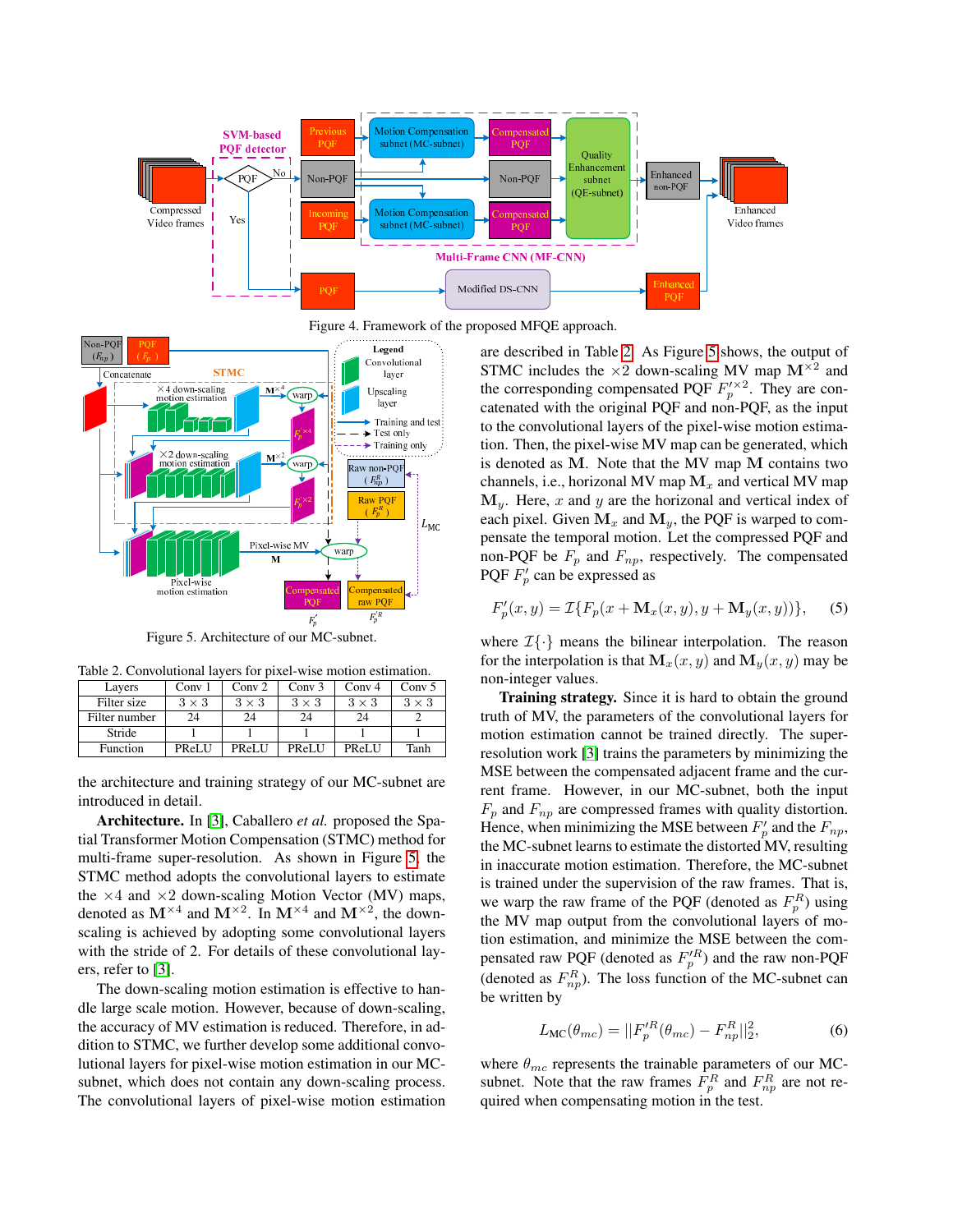

<span id="page-5-2"></span><span id="page-5-1"></span>Figure 6. Architecture of our QE-subnet.

| Table 3. Convolutional layers of our QE-subnet. |               |                     |              |              |              |              |
|-------------------------------------------------|---------------|---------------------|--------------|--------------|--------------|--------------|
|                                                 | Layers        | Conv $\sqrt{1/2/3}$ | Conv $4/5$   | Conv $6/7$   | Conv 8       | Conv 9       |
|                                                 | Filter size   | $9 \times 9$        | $7 \times 7$ | $3 \times 3$ | $1 \times 1$ | $5 \times 5$ |
|                                                 | Filter number | 128                 | 64           | 64           | 32           |              |
|                                                 | Stride        |                     |              |              |              |              |
|                                                 | Function      | PReLU               | PReLU        | PReLU        | PReLU        |              |

## <span id="page-5-0"></span>4.4. QE-subnet

Given the compensated PQFs, the quality of non-PQFs can be enhanced through the QE-subnet, which is designed with spatio-temporal architecture. Specifically, together with the current processed non-PQF  $F_{np}$ , the compensated previous and subsequent PQFs (denoted by  $F'_{p1}$  and  $F'_{p2}$ ) are input to the QE-subnet. This way, both the spatial and temporal features of these three frames are explored and merged. Consequently, the advantageous information in the adjacent PQFs can be used to enhance the quality of the non-PQF. It differs from the CNN-based image/singleframe quality enhancement approaches, which only handle the spatial information within one frame.

Architecture. The architecture of the QE-subnet is shown in Figure [6,](#page-5-1) and the details of the convolutional layers are presented in Table [3.](#page-5-2) In the QE-subnet, the convolutional layers Conv 1, 2 and 3 are applied to extract the spatial features of input frames  $F'_{p1}$ ,  $F_{np}$  and  $F'_{p2}$ , respectively. Then, in order to use the high quality information of  $F'_{p1}$ , Conv 4 is adopted to merge the features of  $F_{np}$  and  $F'_{p1}$ . That is, the outputs of Conv 1 and 2 are concatenated and then convolved by Conv 4. Similarly, Conv 5 is used to merge the features of  $F_{np}$  and  $F'_{p2}$ . Conv 6/7 is designed to extract more complex features from Conv 4/5. Consequently, the extracted features of Conv 6 and Conv 7 are non-linearly mapped to another space through Conv 8. Finally, the reconstructed residual, denoted as  $R_{np}(\theta_{qe})$ , is achieved in Conv 9, and the non-PQF is enhanced by adding  $R_{np}(\theta_{qe})$  to the input non-PQF  $F_{np}$ . Here,  $\theta_{qe}$  is defined as the trainable parameters of QE-subnet.

Training strategy. The MC-subnet and QE-subnet of our MF-CNN are trained jointly in an end-to-end manner. Assume that  $F'^R_{p1}$  and  $F'^R_{p2}$  are defined as the raw frames of the previous and incoming PQFs, respectively. The loss

function of our MF-CNN can be formulated as

<span id="page-5-3"></span>
$$
L_{\text{MF}}(\theta_{mc}, \theta_{qe}) = a \cdot \underbrace{\sum_{i=1}^{2} ||F_{pi}^{'R}(\theta_{mc}) - F_{np}^R||_2^2}_{L_{\text{MC}}: \text{ loss of MC-subnet}}
$$

$$
+ b \cdot \underbrace{||(F_{np} + R_{np}(\theta_{qe})) - F_{np}^R||_2^2}_{L_{\text{QE}}: \text{ loss of QE-subnet}}.
$$
(7)

As [\(7\)](#page-5-3) indicates, the loss function of the MF-CNN is the weighted sum of  $L_{MC}$  and  $L_{QE}$ , which are the loss functions of MC-subnet and QE-subnet, respectively. Because  $F'_{p1}$ and  $F'_{p2}$  generated by the MC-subnet are the basis of the following QE-subnet, we set  $a \gg b$  at the beginning of training. After the convergence of  $L_{MC}$  is observed, we set  $a \ll b$  to minimize the MSE between  $F_{np} + R_{np}$  and  $F_{np}^R$ . As a result, the quality of non-PQF  $F_{np}$  can be enhanced by using the high quality information of its nearest PQFs.

### 5. Experiments

#### 5.1. Settings

The experimental results are presented to validate the effectiveness of our MFQE approach. In our experiments, all 70 video sequences of our database introduced in Section [3](#page-1-0) are randomly divided into the training set (60 sequences) and the test set (10 sequences). The training and test sequences are compressed by the latest HEVC standard, setting the Quantization Parameter (QP) to 42 and 37. We train two models of our MFQE approach for the sequences compressed at QP = 37 and 42, respectively. In the SVM-based PQF detector, the parameter  $D^2$  $D^2$  is set to 6 in [\(3\)](#page-3-3). It is because the maximal separation between two nearest PQFs is 6 frames in all training sequences compressed by HEVC. When training the MF-CNN, the raw and compressed sequences are segmented into  $64 \times 64$  patches as the training samples. The batch size is set to 64. We adopt the Adam al-gorithm [\[21\]](#page-8-27) with initial learning rate as  $10^{-4}$  to minimize the loss function of [\(7\)](#page-5-3). In the training stage, we initially set  $a = 1$  and  $b = 0.01$  of [\(7\)](#page-5-3) to train the MC-subnet. After the MC-subnet converges, these hyperparameters are set as  $a = 0.01$  and  $b = 1$  to train the QE-subnet.

#### 5.2. Performance of the PQF detector

Because PQF detection is the first stage of the proposed MFQE approach, the performance of our PQF detector is evaluated in terms of precision, recall and  $F_1$ -score, as shown in Table [4.](#page-6-0) We can see from Table [4](#page-6-0) that at  $QP =$ 37, the average precision and recall of our SVM-based PQF detector are 90.68% and 92.11% , respectively. In addition, the  $F_1$ -score, which is defined as the harmonic average of the precision and the recall, is 91.09% on average. Similar

<span id="page-5-4"></span> $^{2}D$  should be changed according to coding standard and configurations.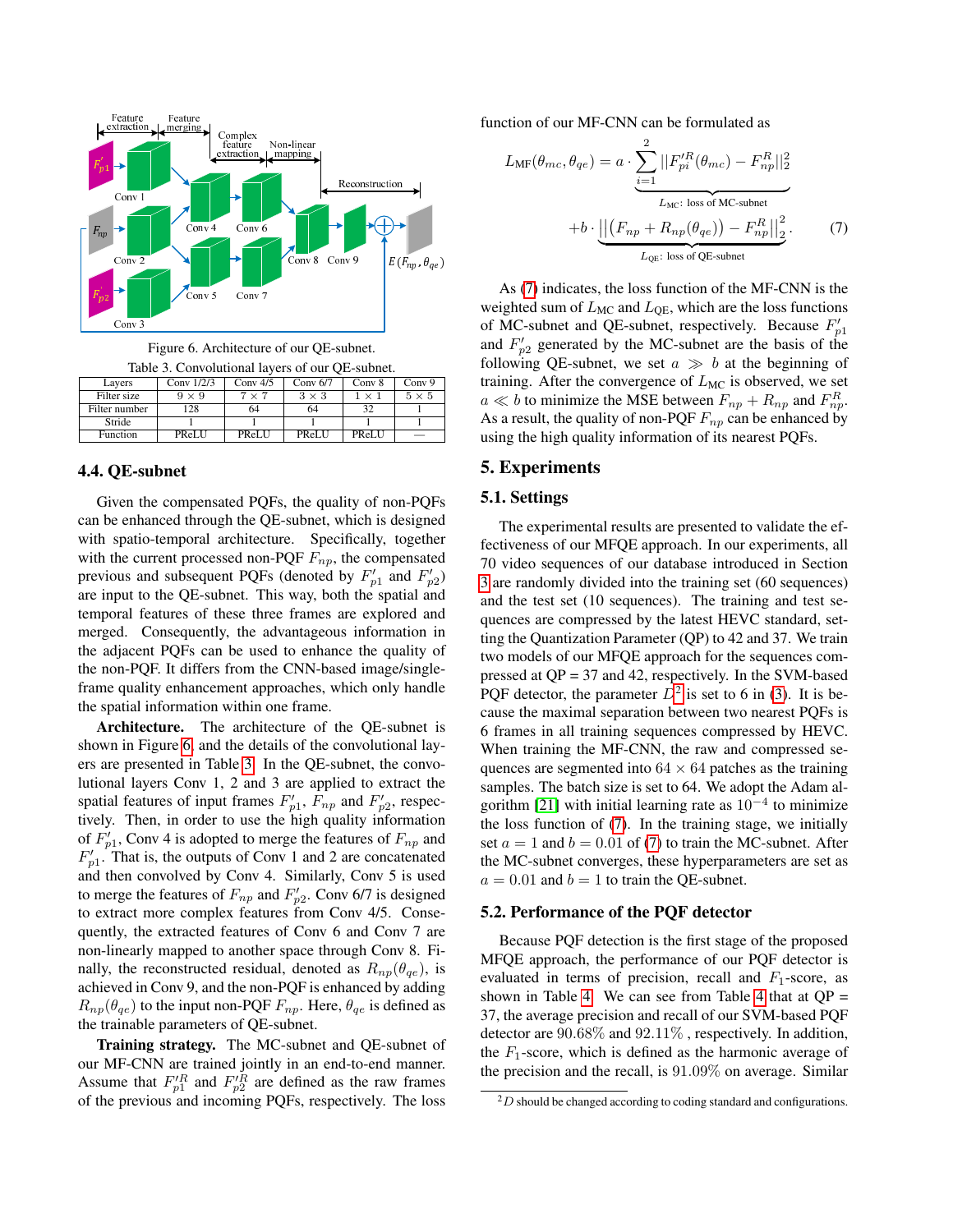<span id="page-6-0"></span>

<span id="page-6-4"></span>Figure 7. Averaged STD and PVD values of the test sequences.



<span id="page-6-2"></span>Figure 8. ∆PSNR (dB) on PQFs, non-PQFs and VQFs of the test sequences. Table 5. Overall ∆PSNR (dB) of the test sequences

<span id="page-6-3"></span>

| $\cdots$ |                |        |              |           |             |               |             |
|----------|----------------|--------|--------------|-----------|-------------|---------------|-------------|
|          |                | AR-CNN | <b>DnCNN</b> | Li et al. | <b>DCAD</b> | <b>DS-CNN</b> | <b>MFOE</b> |
| QP       | Seq.           | [9]    | [46]         | [24]      | $[37]$      | [42]          | (our)       |
|          |                | 0.1287 | 0.1955       | 0.2523    | 0.1354      | 0.4762        | 0.7716      |
|          | $\overline{2}$ | 0.0718 | 0.1888       | 0.2857    | 0.0376      | 0.4228        | 0.6042      |
|          | 3              | 0.1095 | 0.1328       | 0.1872    | 0.1112      | 0.2394        | 0.4715      |
|          | 4              | 0.1304 | 0.2084       | 0.2170    | 0.0796      | 0.3173        | 0.4381      |
|          | 5              | 0.1900 | 0.2936       | 0.3645    | 0.2334      | 0.3252        | 0.5496      |
| 37       | 6              | 0.1522 | 0.1944       | 0.2630    | 0.1619      | 0.3728        | 0.5980      |
|          | 7              | 0.1445 | 0.2224       | 0.2570    | 0.1775      | 0.2777        | 0.3898      |
|          | 8              | 0.1305 | 0.2424       | 0.2939    | 0.1940      | 0.2790        | 0.4838      |
|          | 9              | 0.1573 | 0.2588       | 0.3034    | 0.2224      | 0.2720        | 0.3935      |
|          | 10             | 0.1490 | 0.2509       | 0.2926    | 0.2026      | 0.2498        | 0.4019      |
|          | Ave.           | 0.1364 | 0.2188       | 0.2717    | 0.1556      | 0.3232        | 0.5102      |
|          | $A - a$        | 0.1627 | 0.2072       | 0.1024    | 0.1202      | 0.2180        | 0.4610      |

<sup>42</sup> Ave. 0.1627 0.2073 0.1924 0.1282 0.2189 0.4610 1: *PeopleOnStreet* 2: *TunnelFlag* 3: *Kimono* 4: *BarScene* 5: *Vidyo1* 6: *Vidyo3* 7: *Vidyo4* 8: *BasketballPass* 9: *RaceHorses* 10: *MaD*

## 5.3. Performance of our MFQE approach

In this section, we evaluate the quality enhancement performance of our MFQE approach in terms of ∆PSNR, which measures the PSNR difference between the enhanced and the original compressed sequence. Our performance is compared with AR-CNN [\[9\]](#page-8-7), DnCNN [\[46\]](#page-9-11), Li  $et$  al.  $[24]$ <sup>[3](#page-6-1)</sup>, DCAD [\[37\]](#page-9-12) and DS-CNN [\[42\]](#page-9-9). Among them, AR-CNN, DnCNN and Li *et al.* are the latest quality enhancement approaches for compressed image. DCAD and DS-CNN are the state-of-the-art video quality enhancement approaches.

Quality enhancement on non-PQFs. Our MFQE approach mainly focuses on enhancing the quality of non-



<span id="page-6-5"></span>PQFs using the multi-frame information. Therefore, we first assess the quality enhancement of non-PQFs. Figure [8](#page-6-2) shows the ∆PSNR results averaged over PQFs, non-PQFs and VQFs of all 10 test sequences, compressed at QP = 37. As shown in this figure, our MFQE approach has a considerably larger PSNR improvement for non-PQFs, compared to that for PQFs. Furthermore, an even higher ∆PSNR can be achieved for VQFs in our approach. In contrast, for compared approaches, the PSNR improvement of non-PQFs is similar to or even less than that of PQFs. Specifically, for non-PQFs, our MFQE approach doubles ∆PSNR of DS-CNN [\[42\]](#page-9-9), which performs best among all of the compared approaches. This validates the effectiveness of our MFQE approach in enhancing the quality of non-PQFs.

Overall quality enhancement. Table [5](#page-6-3) presents the ∆PSNR results averaged over all frames, for each test sequence. As this table shows, our MFQE approach outperforms all five compared approaches for all test sequences. To be specific, at QP = 37, the highest  $\triangle$ PSNR of our MFQE approach reaches 0.7716 dB. The averaged ∆PSNR of our MFQE approach is 0.5102 dB, which is 87.78% higher than that of of Li *et al.* [\[24\]](#page-8-9) (0.2717 dB), and 57.86% higher than that of DS-CNN (0.3233 dB). Besides, more ∆PSNR gain can be obtained in our MFQE approach, when compared with AR-CNN [\[9\]](#page-8-7), DnCNN [\[46\]](#page-9-11) and DCAD [\[37\]](#page-9-12). At QP = 42, our MFQE approach ( $\triangle$ PSNR = 0.4610 dB) also doubles the PSNR improvement of the second best approach DS-CNN ( $\triangle$ PSNR = 0.2189 dB). Thus, our MFQE approach is effective in overall quality enhancement. This is mainly due to the large improvement in non-PQFs, which are the majority of compressed video frames.

Quality fluctuation. Apart from the artifacts, the quality fluctuation of compressed video may also lead to degradation of QoE [\[15,](#page-8-28) [34,](#page-9-15) [16\]](#page-8-29). Fortunately, as discussed above, our MFQE approach is able to mitigate the quality fluctuation, because of the higher PSNR improvement of non-PQFs. We evaluate the fluctuation of video quality in terms of the STD and PVD of the PSNR curve, as introduced in Section [3.](#page-1-0) Figure [7](#page-6-4) shows the STD and PVD values averaged over all test sequences, for the HEVC baseline and the quality enhancement approaches. As shown in this fig-

results can be found for all test sequences compressed at QP  $= 42$ , in which the average precision, recall and  $F_1$ -score are 93.98%, 90.86% and 92.23%, respectively. Thus, the effectiveness of our SVM-based PQF detector is validated.

<span id="page-6-1"></span><sup>&</sup>lt;sup>3</sup>Note that AR-CNN [\[9\]](#page-8-7), DnCNN [\[46\]](#page-9-11) and Li *et al.* [\[24\]](#page-8-9) are re-trained on HEVC compressed samples for fair comparison.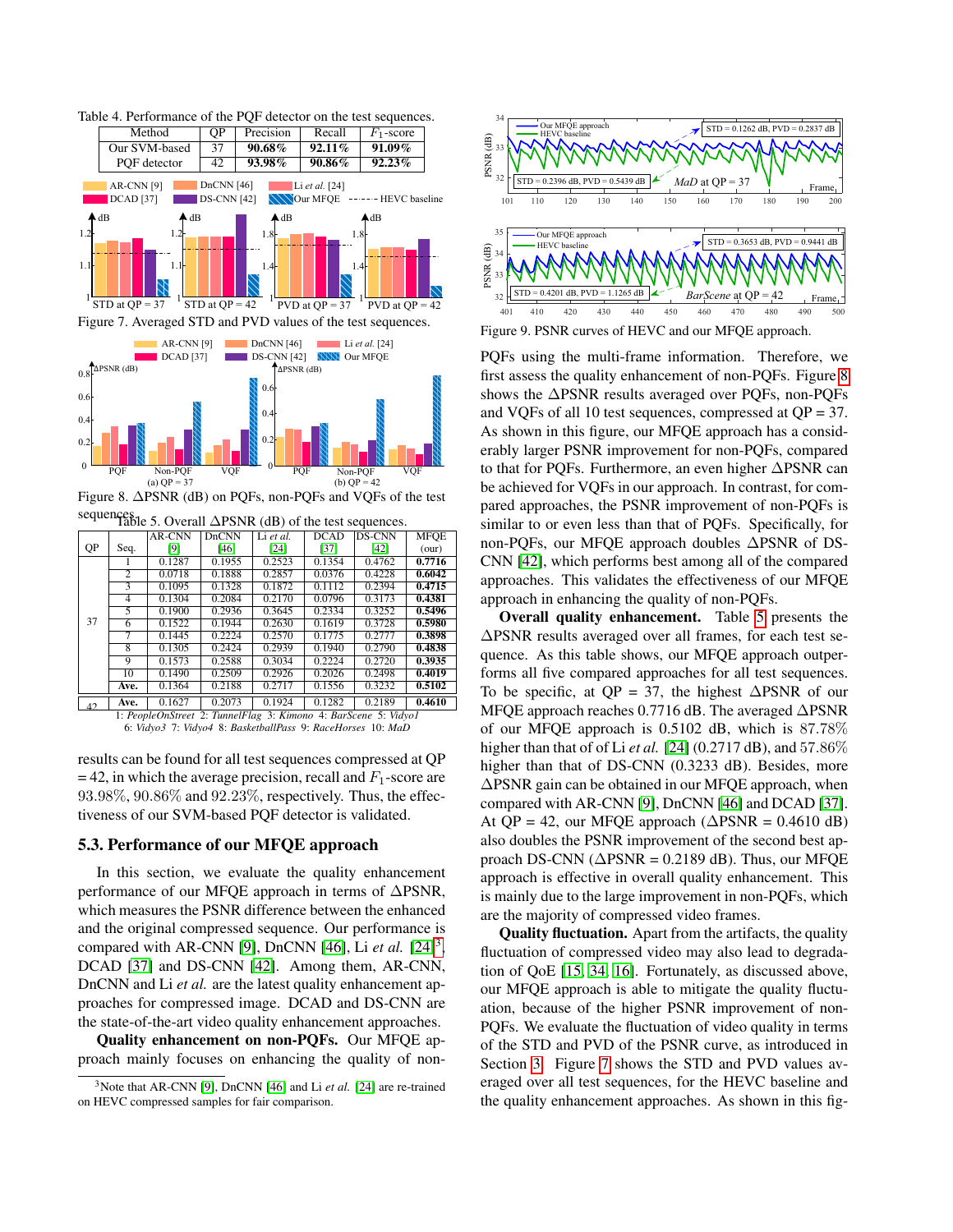

<span id="page-7-0"></span>Figure 10. Subjective quality performance on *Vidyo1* at QP = 37, *BasketballPass* at QP = 37 and *PeopleOnStreet* at QP = 42.

ure, our MFQE approach succeeds in reducing the STD and PVD after enhancing the quality of the compressed sequences. By contrast, the five compared approaches enlarge the STD and PVD values over the HEVC baseline. Thus, our MFQE approach is able to mitigate the quality fluctuation and achieve better QoE, compared with other approaches. Figure [9](#page-6-5) further shows the PSNR curves of the HEVC baseline and our MFQE approach for two test sequences. It can be seen that the PSNR fluctuation of our MFQE approach is obviously less than the HEVC baseline. To summarize, our MFQE approach is effective to mitigate the quality fluctuation of compressed video, meanwhile enhancing video quality.

Subjective quality performance. Figure [10](#page-7-0) shows the subjective quality performance on the sequences *Vidyo1* at QP = 37, *BasketballPass* at QP = 37 and *PeopleOnStreet* at  $QP = 42$ . One may observe from Figure [10](#page-7-0) that our MFQE approach reduces the compression artifacts more effectively than the five compared approaches. Specifically, the severely distorted content, e.g., the mouth in *Vidyo1*, the ball in *BasketballPass* and the shadow in *PeopleOnStreet*, can be finely restored in our MFQE approach upon the same content from the neighboring high quality frames. In contrast, such distortion can hardly be restored in the compared approaches, which only use the single low quality frame.

Effectiveness of utilizing PQFs. Finally, we validate the effectiveness of utilizing PQFs by re-training our MF-CNN to enhance non-PQFs using adjacent frames instead of PQFs. In our experiments, using adjacent frames instead of POFs only has 0.3896 dB and 0.3128 dB ∆PSNR at OP=37 and 42, respectively. By contrast, as aforementioned, utilizing PQFs achieves  $\triangle$ PSNR = 0.5102 dB and 0.4610 dB at QP = 37 and 42. Moreover, it has been discussed before that non-PQFs, which are enhanced taking advantage of PQFs, have much larger ∆PSNR than PQFs. These validate the effectiveness of utilizing PQFs in our MFQE approach.

#### 5.4. Transfer to H.264 standard

We further verify the generalization capability of our MFQE approach by transferring to H.264 compressed sequences. The training and test sequences of our database are compressed by H.264 at  $QP = 37$ . Then, the training sequences are used to fine-tune the MF-CNN model. Then, the quality of the test H.264 sequences is improved by our MFQE approach with the fine-tuned MF-CNN model. We find that the average PSNR of test sequences can be increased by 0.4540 dB. This result is comparable to that of HEVC (0.5102 dB). Therefore, the generalization capability of our MFQE approach can be verified.

## 6. Conclusion

In this paper, we have proposed a CNN-based MFQE approach to reduce compression artifacts of video. Differing from the conventional single frame quality enhancement, our MFQE approach improves the quality of one frame by using high quality content of its nearest PQFs. To this end, we developed an SVM-based PQF detector to classify PQFs and non-PQFs in compressed video. Then, we proposed a novel CNN framework, called MF-CNN, to enhance the quality of each non-PQF. Specifically, the MC-subnet of our MF-CNN compensates motion between PQFs and non-PQFs. Subsequently, the QE-subnet enhances the quality of each non-PQF by inputting the current non-PQF and the nearest compensated PQFs. Finally, experimental results showed that our MFQE approach significantly improves the quality of non-PQFs, far better than other state-of-the-art quality enhancement approaches. Consequently, the overall quality enhancement is considerably higher than other approaches, with less quality fluctuation.

## Acknowledgement

This work was supported by the NSFC projects under Grants 61573037 and 61202139, and Fok Ying-Tong education foundation under Grant 151061.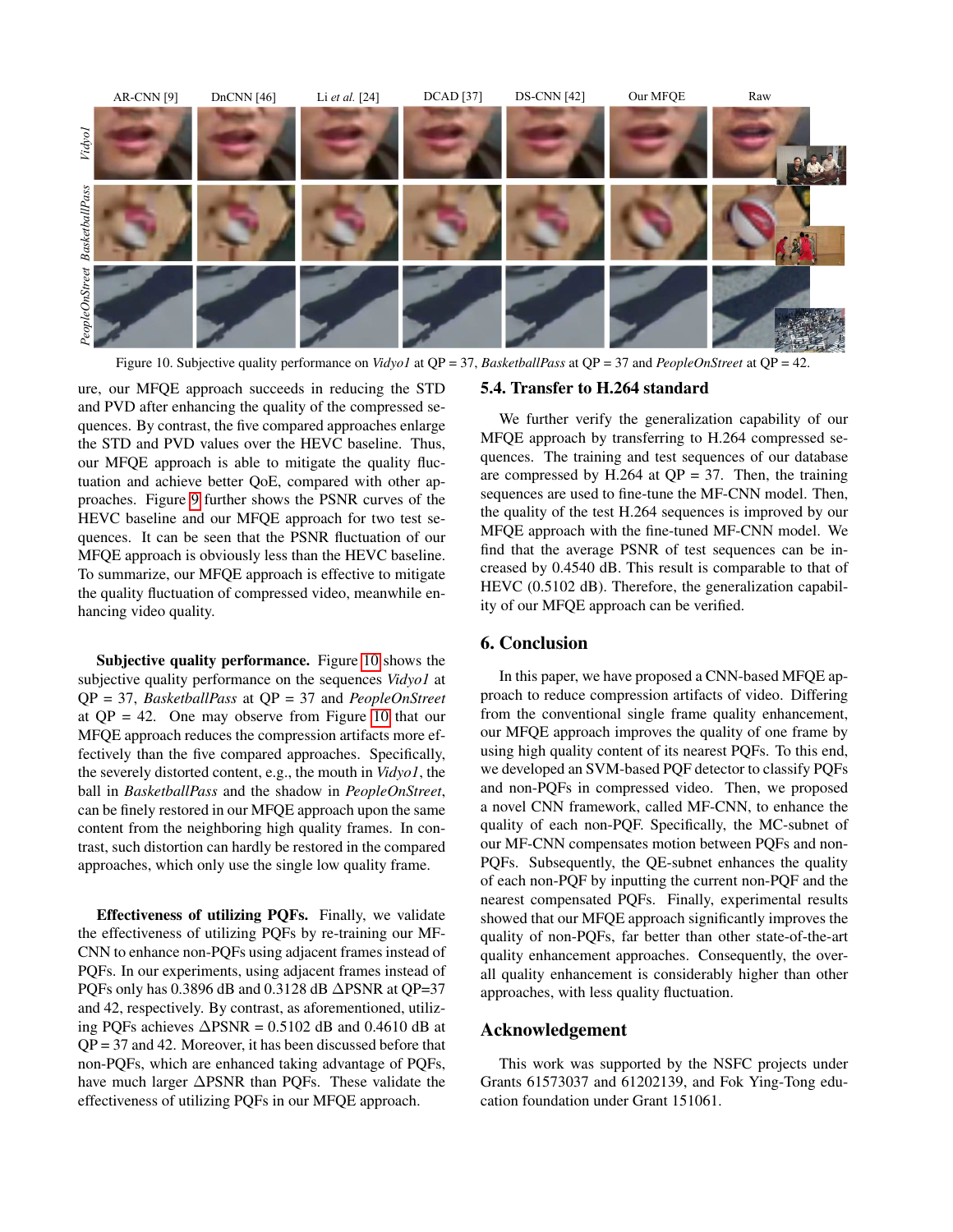## References

- <span id="page-8-20"></span>[1] F. Bossen. Common test conditions and software reference configurations. In *Joint Collaborative Team on Video Coding (JCT-VC) of ITU-T SG16 WP3 and ISO/IEC JTC1/SC29/WG11, 5th meeting, Jan. 2011*, 2011.
- <span id="page-8-16"></span>[2] F. Brandi, R. de Queiroz, and D. Mukherjee. Super resolution of video using key frames. In *Proceedings of the IEEE International Symposium on Circuits and Systems (ISCAS)*, pages 1608–1611. IEEE, 2008.
- <span id="page-8-12"></span>[3] J. Caballero, C. Ledig, A. Aitken, A. Acosta, J. Totz, Z. Wang, and W. Shi. Real-time video super-resolution with spatio-temporal networks and motion compensation. In *Proceedings of the IEEE Conference on Computer Vision and Pattern Recognition (CVPR)*, July 2017.
- <span id="page-8-14"></span>[4] L. Cavigelli, P. Hager, and L. Benini. CAS-CNN: A deep convolutional neural network for image compression artifact suppression. In *Proceedings of the International Joint Conference on Neural Networks (IJCNN)*, pages 752–759, 2017.
- <span id="page-8-26"></span>[5] C.-C. Chang and C.-J. Lin. LIBSVM: A library for support vector machines. *ACM Transactions on Intelligent Systems and Technology*, 2:27:1–27:27, 2011.
- <span id="page-8-6"></span>[6] H. Chang, M. K. Ng, and T. Zeng. Reducing artifacts in JPEG decompression via a learned dictionary. *IEEE Transactions on Signal Processing*, 62(3):718–728, 2014.
- <span id="page-8-0"></span>[7] I. Cisco Systems. Cisco visual networking index: Global mobile data traffic forecast update. https://www.cisco.com/c/en/us/solutions/collateral/serviceprovider/visual-networking-index-vni/mobile-white-paperc11-520862.html.
- <span id="page-8-15"></span>[8] Y. Dai, D. Liu, and F. Wu. A convolutional neural network approach for post-processing in hevc intra coding. In *Proceedings of the International Conference on Multimedia Modeling (MMM)*, pages 28–39. Springer, 2017.
- <span id="page-8-7"></span>[9] C. Dong, Y. Deng, C. Change Loy, and X. Tang. Compression artifacts reduction by a deep convolutional network. In *Proceedings of the IEEE International Conference on Computer Vision (ICCV)*, pages 576–584, 2015.
- <span id="page-8-4"></span>[10] A. Foi, V. Katkovnik, and K. Egiazarian. Pointwise shapeadaptive DCT for high-quality denoising and deblocking of grayscale and color images. *IEEE Transactions on Image Processing*, 16(5):1395–1411, 2007.
- <span id="page-8-21"></span>[11] D. J. L. Gall. The MPEG video compression algorithm. *Signal Processing: Image Communication*, 4(2):129C140, 1992.
- <span id="page-8-8"></span>[12] J. Guo and H. Chao. Building dual-domain representations for compression artifacts reduction. In *Proceedings of the European Conference on Computer Vision (ECCV)*, pages 628–644, 2016.
- <span id="page-8-24"></span>[13] K. He, X. Zhang, S. Ren, and J. Sun. Deep residual learning for image recognition. In *Proceedings of the IEEE conference on Computer Vision and Pattern Recognition (CVPR)*, pages 770–778, 2016.
- <span id="page-8-23"></span>[14] K. He, X. Zhang, S. Ren, and J. Sun. Delving deep into rectifiers: Surpassing human-level performance on imagenet classification. In *Proceedings of the IEEE International Conference on Computer Vision (ICCV)*, pages 1026–1034, 2016.
- <span id="page-8-28"></span>[15] Z. He, Y. K. Kim, and S. K. Mitra. Low-delay rate control for DCT video coding via ρ-domain source modeling. *IEEE Transactions on Circuits and Systems for Video Technology*, 11(8):928–940, 2001.
- <span id="page-8-29"></span>[16] S. Hu, H. Wang, and S. Kwong. Adaptive quantizationparameter clip scheme for smooth quality in H.264/AVC. *IEEE Transactions on Image Processing*, 21(4):1911–1919, 2012.
- <span id="page-8-17"></span>[17] Y. Huang, W. Wang, and L. Wang. Bidirectional recurrent convolutional networks for multi-frame super-resolution. In *Proceedings of the Advances in Neural Information Processing Systems (NIPS)*, pages 235–243, 2015.
- <span id="page-8-5"></span>[18] J. Jancsary, S. Nowozin, and C. Rother. Loss-specific training of non-parametric image restoration models: A new state of the art. In *Proceedings of the European Conference on Computer Vision (ECCV)*, pages 112–125. Springer, 2012.
- <span id="page-8-13"></span>[19] C. Jung, L. Jiao, H. Qi, and T. Sun. Image deblocking via sparse representation. *Image Communication*, 27(6):663– 677, 2012.
- <span id="page-8-11"></span>[20] A. Kappeler, S. Yoo, Q. Dai, and A. K. Katsaggelos. Video super-resolution with convolutional neural networks. *IEEE Transactions on Computational Imaging*, 2(2):109– 122, 2016.
- <span id="page-8-27"></span>[21] D. P. Kingma and J. Ba. Adam: A method for stochastic optimization. *Computer Science*, 2014.
- <span id="page-8-10"></span>[22] Y. LeCun, L. Bottou, Y. Bengio, and P. Haffner. Gradientbased learning applied to document recognition. *Proceedings of the IEEE*, 86(11):2278–2324, 1998.
- <span id="page-8-18"></span>[23] D. Li and Z. Wang. Video super-resolution via motion compensation and deep residual learning. *IEEE Transactions on Computational Imaging*, PP(99):1–1, 2017.
- <span id="page-8-9"></span>[24] K. Li, B. Bare, and B. Yan. An efficient deep convolutional neural networks model for compressed image deblocking. In *Proceedings of the IEEE International Conference on Multimedia and Expo (ICME)*, pages 1320–1325. IEEE, 2017.
- <span id="page-8-2"></span>[25] S. Li, M. Xu, and Z. Wang. A novel method on optimal bit allocation at LCU level for rate control in HEVC. In *Proceedings of the IEEE International Conference on Multimedia and Expo (ICME)*, pages 1–6. IEEE, 2015.
- <span id="page-8-1"></span>[26] S. Li, M. Xu, Z. Wang, and X. Sun. Optimal bit allocation for CTU level rate control in HEVC. *IEEE Transactions on Circuits and Systems for Video Technology*, 27(11):2409–2424, 2017.
- <span id="page-8-3"></span>[27] A.-C. Liew and H. Yan. Blocking artifacts suppression in block-coded images using overcomplete wavelet representation. *IEEE Transactions on Circuits and Systems for Video Technology*, 14(4):450–461, 2004.
- <span id="page-8-19"></span>[28] O. Makansi, E. Ilg, and T. Brox. End-to-end learning of video super-resolution with motion compensation. In *Proceedings of the German Conference on Pattern Recognition (GCPR)*, pages 203–214, 2017.
- <span id="page-8-25"></span>[29] A. Mittal, A. K. Moorthy, and A. C. Bovik. No-reference image quality assessment in the spatial domain. *IEEE Transactions on Image Processing*, 21(12):4695–4708, 2012.
- <span id="page-8-22"></span>[30] R. Schafer and T. Sikora. Digital video coding standards and their role in video communications. *Proceedings of the IEEE*, 83(6):907–924, 1995.